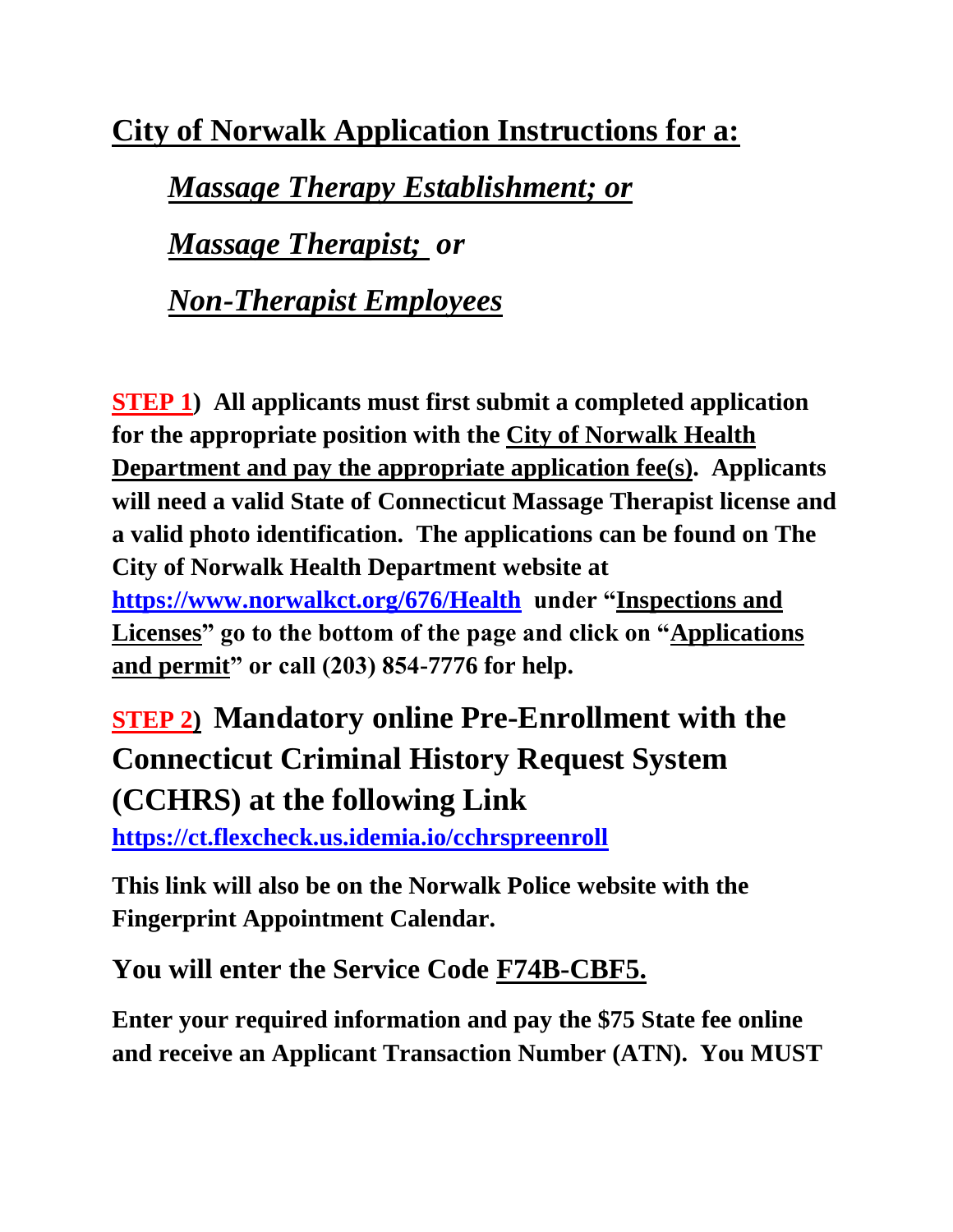**bring this printed Applicant Transaction Number (ATN) to your fingerprint appointment to be fingerprinted.**

## **STEP 3) Schedule a Fingerprint Appointment:**

- **A) To Schedule an online fingerprint appointment you can:**
	- **1) Go to the Norwalk Police website at** [www.norwalkct.org/police](http://www.norwalkct.org/police) **and under FAQs click on "How do I get my fingerprints taken" and you will be brought to the information page. Click on "Fingerprint Online Scheduling" link to make an appointment.** *OR*
	- **2) Type "Norwalk Online Appointment Hub" (NOAH) in your web browser and choose the "ALL FINGERPRINTING SERVICES" calendar and make an appointment.**

*<u> OR</u>* 

**3) Go To** [www.norwalkct.org/fingerprinting](http://www.norwalkct.org/fingerprinting) **AND SELECT A DATE AND TIME TO BE FINGERPRINTED.**

 **TUESDAY: 9:00 am – 12:00 pm AND 1:30 pm to 4:00 pm**

 **WEDNESDAY: 9:00 am – 12:00 pm AND 1:30 pm – 4:00 pm**

## **STEP 4) Items You Must Bring to the Fingerprint Appointment:**

**1). Original application and receipt for proof of the fee(s) paid to the Health Department.**

- **2). One Passport size color photo.**
- **3). Copy of Valid State of CT Massage Therapist License.**